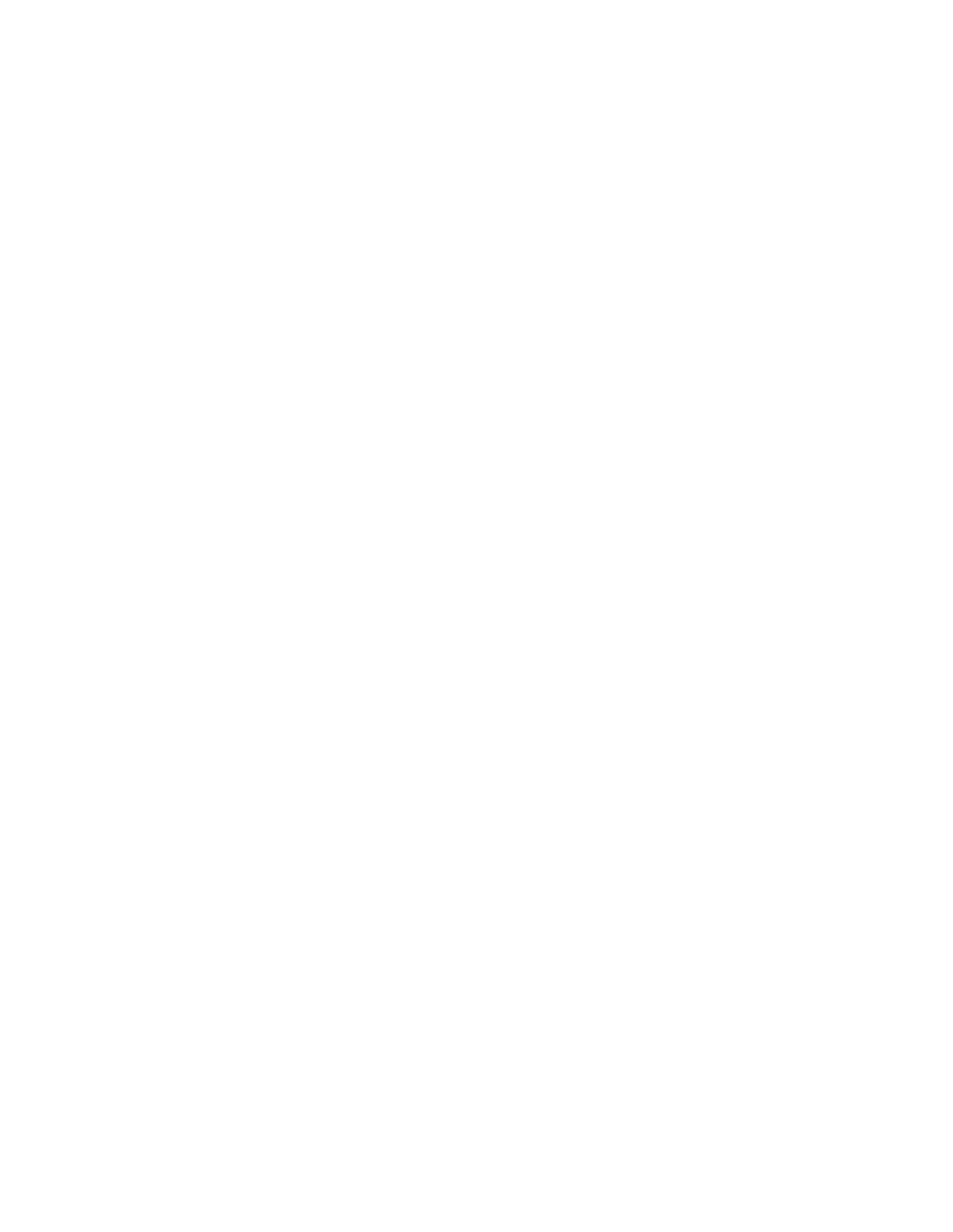# **Table of Contents**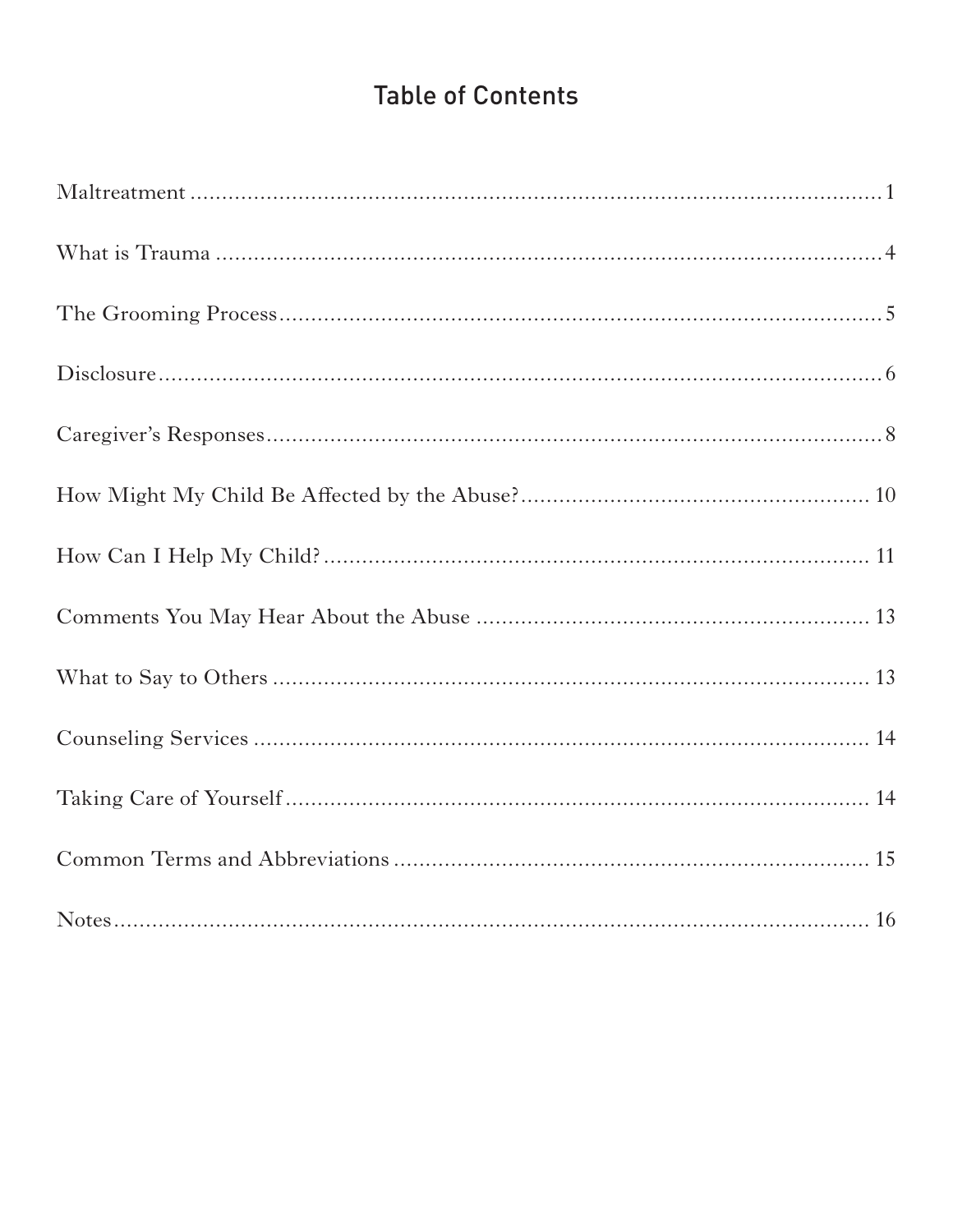# Maltreatment

Child maltreatment is the abuse and neglect that happens to children under 18 years of age. Children rarely tell about abuse to create problems. Often, they fear that telling will make people angry with them. It is extremely hard for children to talk about abuse. It is important to recognize the types of maltreatment and understand them. It is important that a child, who has experienced maltreatment, get the help they need.

## Physical Abuse

Physical abuse is any physical force or action that may result in an injury of a child that is not an accident. The parent or caregiver may not have intended to hurt the child. Physical abuse is most often connected to physical punishment and can be confused with child discipline.

Physical abuse may involve a one-time event or repeated abuse, which may result in bruises, cuts, welts, burns, fractures, internal injuries, or even death. The injury may have resulted from severe discipline, including injury causing spanking or physical punishment that is not appropriate for the child's age or condition.

## Neglect

Neglect happens when the parent, guardian, or other caregiver provide for a child's basic needs. This can be:

- Physical do not provide needed food or shelter, or lack of appropriate supervision
- Medical do not provide needed medical or mental health treatment
- Educational do not provide for education or special education needs
- Emotional do not meet a child's emotional or psychological needs. They let the child use alcohol or other drugs.

## Sexual Abuse

Sexual abuse happens when a child or adolescent is involved in sexual activities, which they cannot understand. Sexual abuse happens when a person makes a child have any form of sexual contact or forces the child to perform sexual acts. These acts are abuse even when offenders say they were gentle and did not hurt the child. Sexual abuse may involve:

- Touching private parts (with or without clothes)
- Penetration using an object
- Penetration using a body part
- Forced sexual acts between children
- Making the child look at, read, or participate in pornography
- All forms of oral genital, genital, or oral contact by or to the child

Sexual abuse is often overwhelming to children, especially when an adult is involved. Most children are taught to trust adults. They believe what adults tell them is true rather than rely on their own feelings.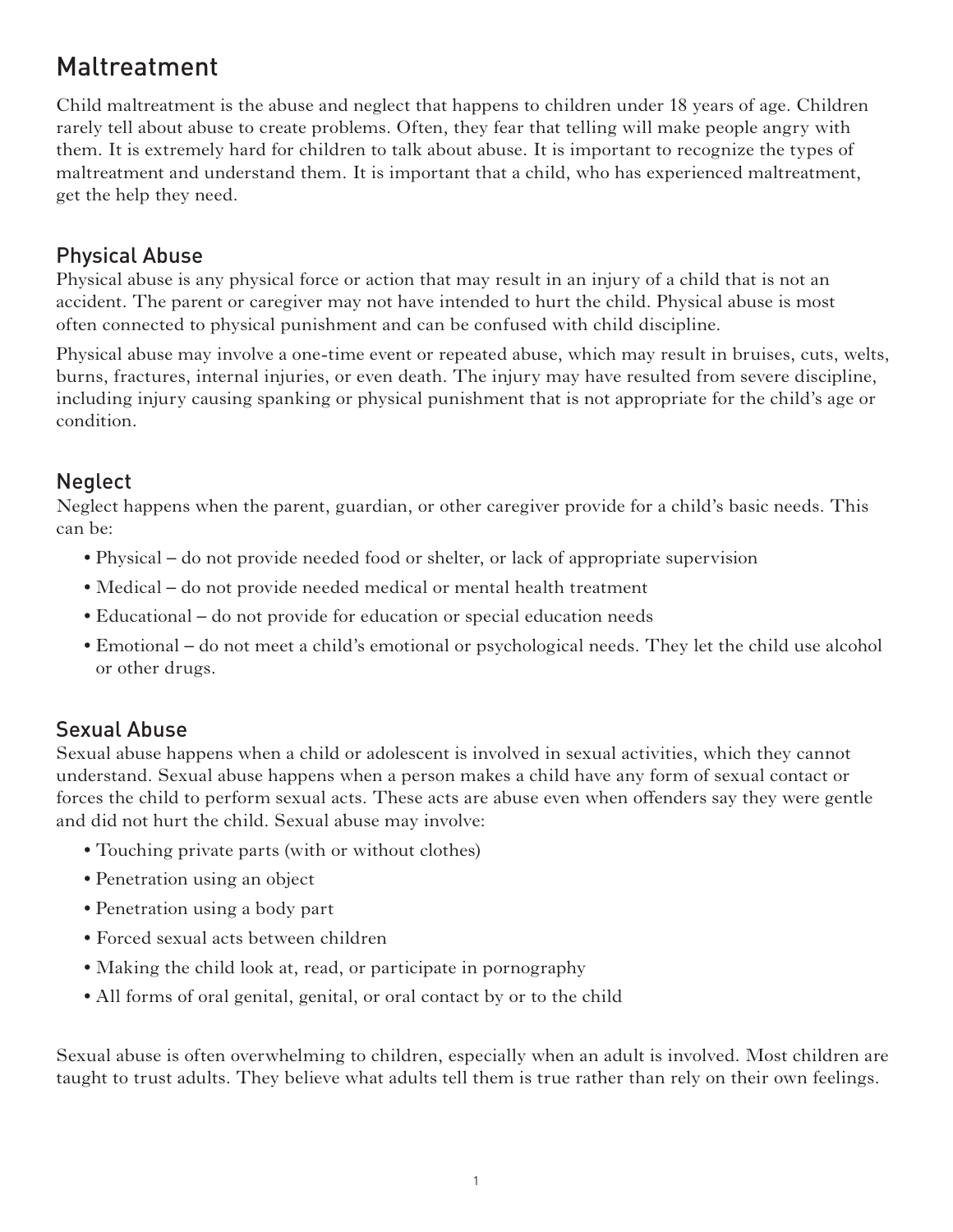## Emotional Abuse (Psychological Abuse)

Emotional abuse is behavior that slows a child's emotional development. This can lower a child's sense of self-worth. The behaviors may include constant criticism, threats, or rejection. Emotional abuse can also happen when a caregiver does not show love, support, or guidance. Emotional abuse is often difficult to prove. Child protective services may not be able to intervene without evidence of harm or mental injury to the child. Emotional abuse is usually present when other types of maltreatment are identified.

#### Substance Abuse

Substance abuse is part of the definition for child abuse or neglect. Situations that are considered abuse or neglect in some states may include:

- Exposing a child to the mother's use of an illegal drug or other substance before the child is born (prenatally)
- Manufacturing methamphetamine in the presence of a child
- Selling, distributing, or giving illegal drugs or alcohol to a child
- Using controlled substance by a caregiver that impairs the caregiver's ability to adequately care for the child

## Signs and Symptoms

Signs that a child is being abused can be present. These can be similar to other signs of child stress, distress, or trauma. Signs of child abuse can be physical or emotional. Physical signs are less common for sexual abuse. Emotional signs can vary from good behavior to withdrawal, depression, or unexplained anger. It is important to remember that some children may show no signs at all.

Physical abuse involves external injuries and is easier to notice than other forms of abuse. Some signs of physical abuse may include:

- Injuries that cannot be explained
- Repeated injuries
- Cigarette burns
- Friction burns
- Fractures that cannot be explained
- Wearing clothes to hide the injury (Example: long-sleeve shirts)
- Changes in child's behavior may include:
	- o Being hyperactive
	- o Being disruptive
	- o Showing aggressive behaviors
	- o Becoming complacent
	- o Compliance
	- o Being shy
	- o Becoming withdrawn
	- o Decreased communication or not talking at all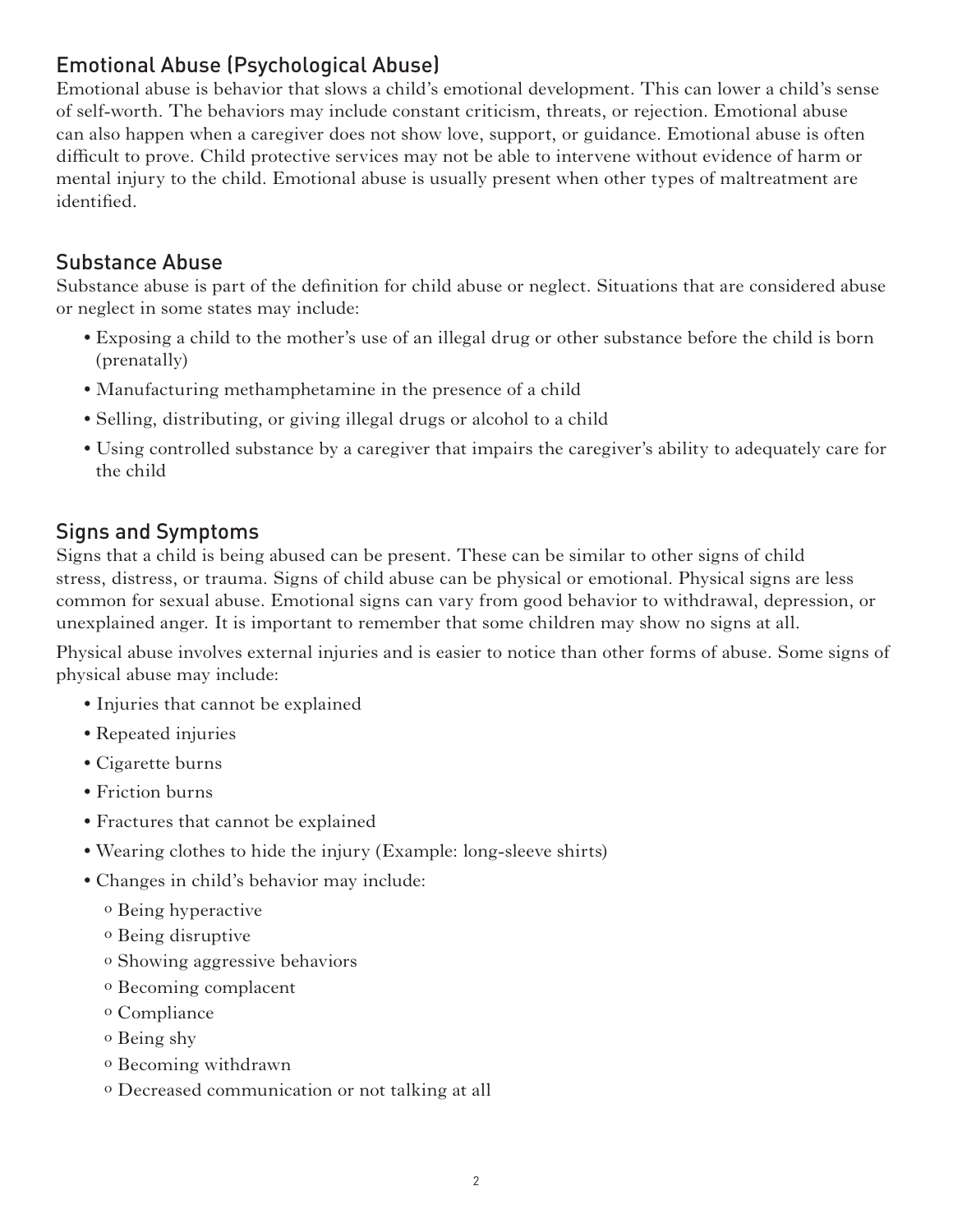## Physical exam

The physical exam may show visible injury or show signs of internal injury. The physical exam may show signs of illness or disease related to abuse or not related to abuse. Depending on when the exam happens, injuries from abuse may be healing or have healed.

Most children, even those who reveal that abuse happened, will have normal physical exams. A normal exam does not prove that any prior penetration, sexual abuse, physical abuse, non-accidental trauma, and/or neglect has or has not happened. It is normal for the body to have no remaining physical signs or proof that abuse has happened. The child's disclosure (telling what happened) is the best indicator of what happened. Some children have no changes in behavior. Long-term effects can happen even if the child looks or feels fine.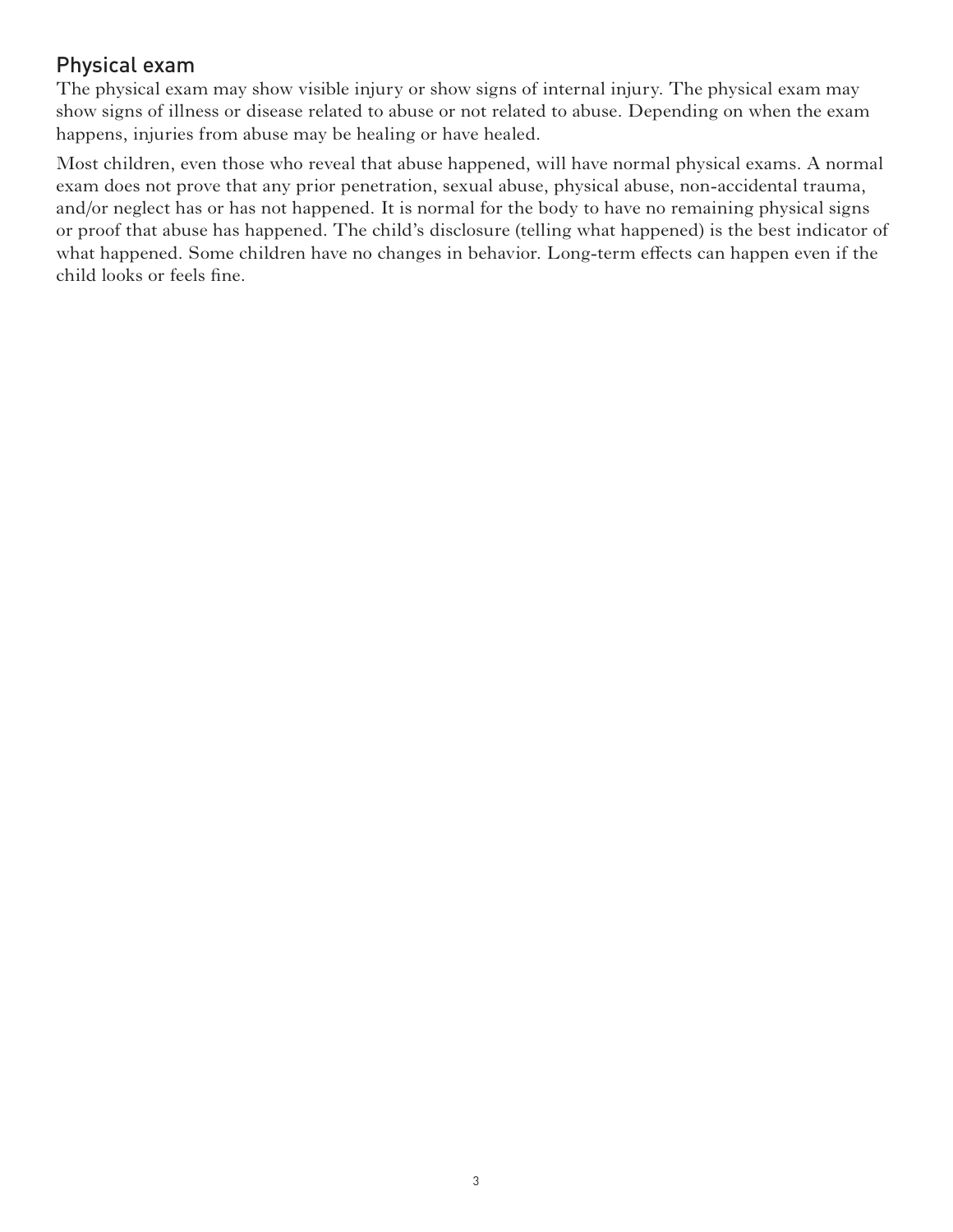# What is Trauma?

Trauma can be any event that, when witnessed or experienced by a child or adolescent, is extremely upsetting to them. These events are often in situations where the child feared for their life or the lives of others. There are many different kinds of trauma including:

- Physical abuse
- Sexual abuse
- Exposure to violence
- Loss of a significant loved one
- House fire
- Car accident

#### Reactions to trauma

Each person can react in different ways to a traumatic event. These reactions depend on many things:

- Age when the trauma happened
- The severity of the trauma
- Presence or absence of a supportive caregiver
- Presence or absence of a stable and nurturing environment

#### Symptoms or side effects

Some possible symptoms or side effects may include:

- Trouble with sleeping
- Nightmares
- Not wanting to sleep alone
- Not able to stop thinking about the event
- Increased fear in both safe and risky situations
- Feelings of shame or guilt
- Difficulty concentrating
- Not able to stand or sit still
- Thoughts about death or dying
- Low self-esteem
- Mood swings
- Drop in grades or performance at school
- Irritable
- Problems with anger control

#### Physical exam

The physical exam may identify signs of trauma when a child has been physically or sexually abused. The exam may be normal, or show signs of other illnesses or diseases. A normal exam does not mean nothing happened.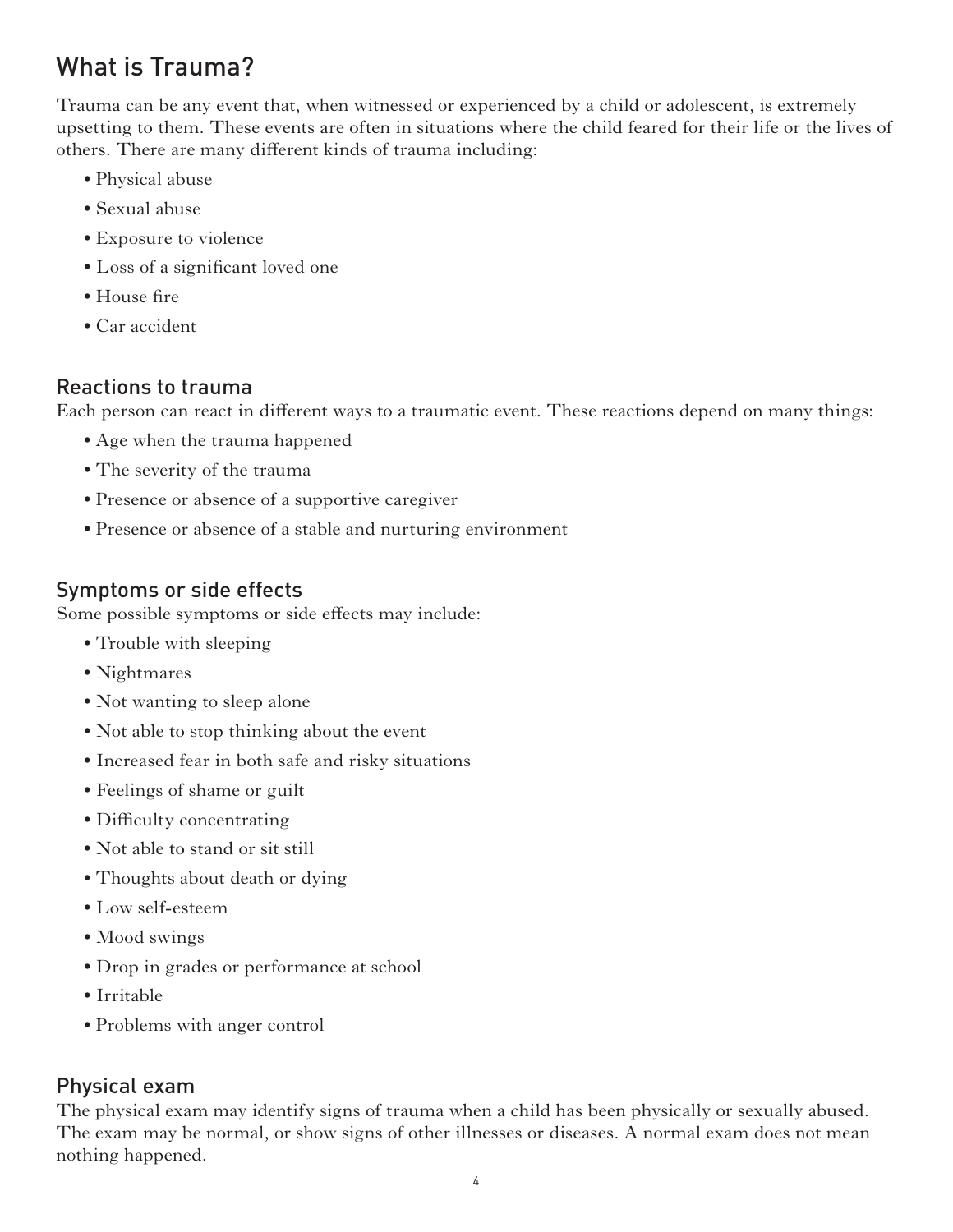# The Grooming Process: Steps the Abuser Takes to Set up Children

Some caregivers wonder how it is possible for their children to be abused. Offenders use many tactics to gain access to children. These include:

- 1. **Seeking out an approachable child:** Abusers usually pick children who are easy to get to (relatives, friends, and neighbors). They may also seek children who have emotional needs for friendship and attention.
- 2. **Establishing a relationship with the child:** Abusers often seek ways to build trust and a friendship with children. They may spend time playing with them, volunteering for child duty, becoming their friend, or buying them candy or presents.
- 3. **Breaking down the child's resistance to touch:** Abusers may find ways to touch children often. The children are often confused when the touch becomes sexual. The abusers may play games with a lot of physical contact, like wrestling. They may also tickle children and sneak sexual touches.
- 4. **Finding ways to isolate a child:** Abusers find excuses to be alone with children so they can molest them. For example, they may babysit, invite them to sleep over, or take them camping.
- 5. **Blaming the child and keeping the secret:** Abusers try to make the children feel responsible so they will not tell. They use statements like:
	- If you tell, people will think you are bad.
	- If you tell our special secret, I will go to jail.
	- If you tell your mother, she will not love you anymore.
	- If you tell, you will be taken away from your family.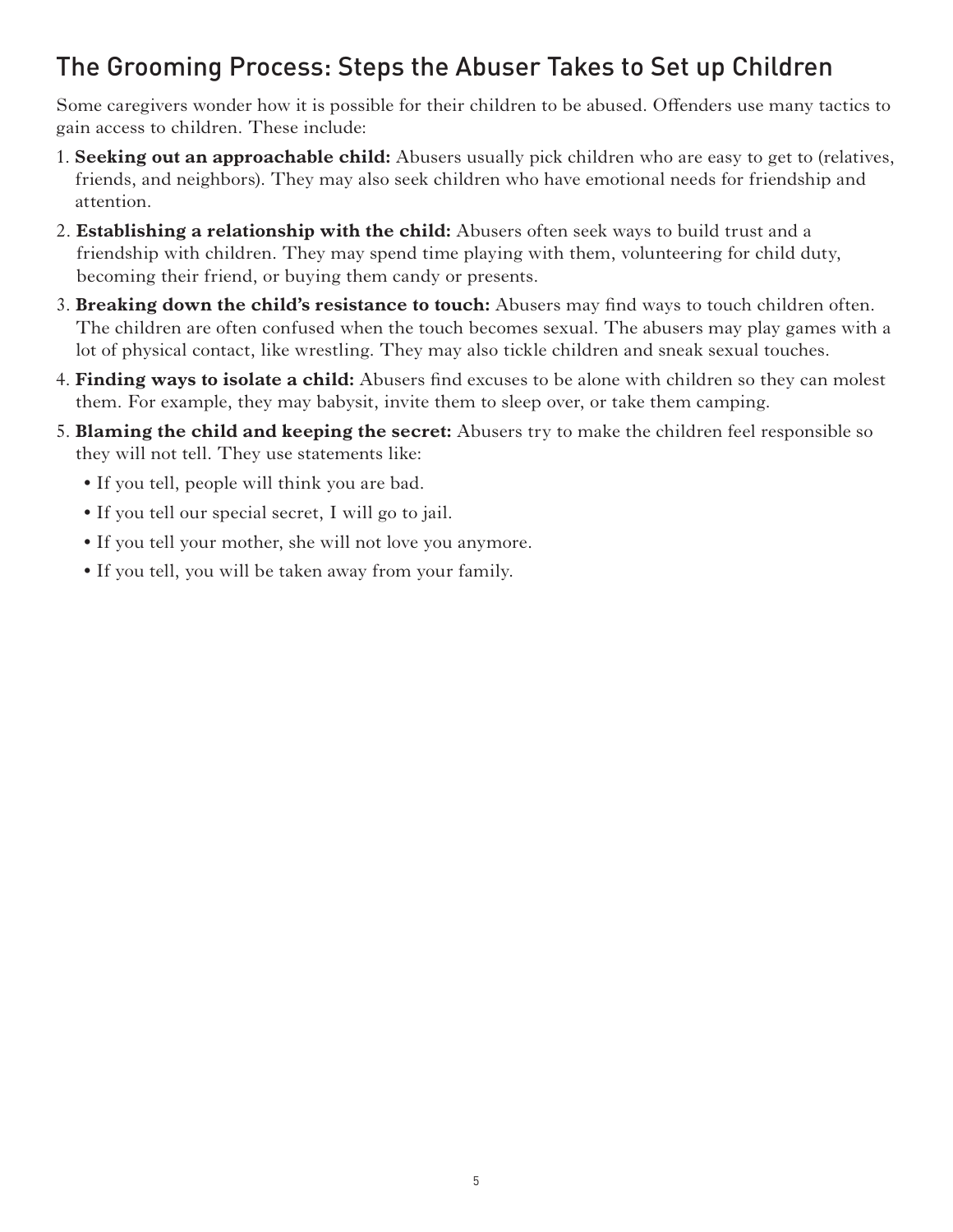# **Disclosure**

Most children who have been sexually abused do not tell (disclose) right away. Most children who have been sexually abused know their perpetrator.

## Reasons Children Do Not Tell

You may have questions about why your child did not tell you right away or question why they did finally tell someone.

- They are afraid they will not be believed.
- They are afraid of getting into trouble themselves.
- They feel the abuse is their fault or that they caused the abuse to happen.
- They are scared by the threats made from the offender.
- They may love the offender and try to protect them.
- Children may not know how to tell. They may not know correct words or may describe the situation in vague terms.
- Children may fear the reactions from others.
- Some children do not know whom they should tell.
- Children may not feel there was a good time or opportunity to tell.
- Children may not know the sexual activity is wrong or that it is something anyone would want to know about.
- If it was sexual abuse involving a person of the same sex, they may fear being labeled a homosexual.
- Some children are embarrassed to talk about sexual issues and intimate details with people of authority.
- They may have been taught not to talk about their private parts or sexual behavior.

## Why Do Children Finally Tell Someone?

- The abuse happens more often.
- The behavior of the offender scares the child.
- The child (for whatever reason) feels safe and able to tell.
- The child has a medical need or other physical problem that cause them to seek medical care.
- The child received some sexual abuse prevention information and realizes what has happened to them is wrong and should be reported.
- If the offender has told the child to keep the abuse a secret, sometimes the child may want to share the secret with a friend who then reports it.
- The child becomes a teenager and fears pregnancy.
- The child resents the offender's efforts to control their life.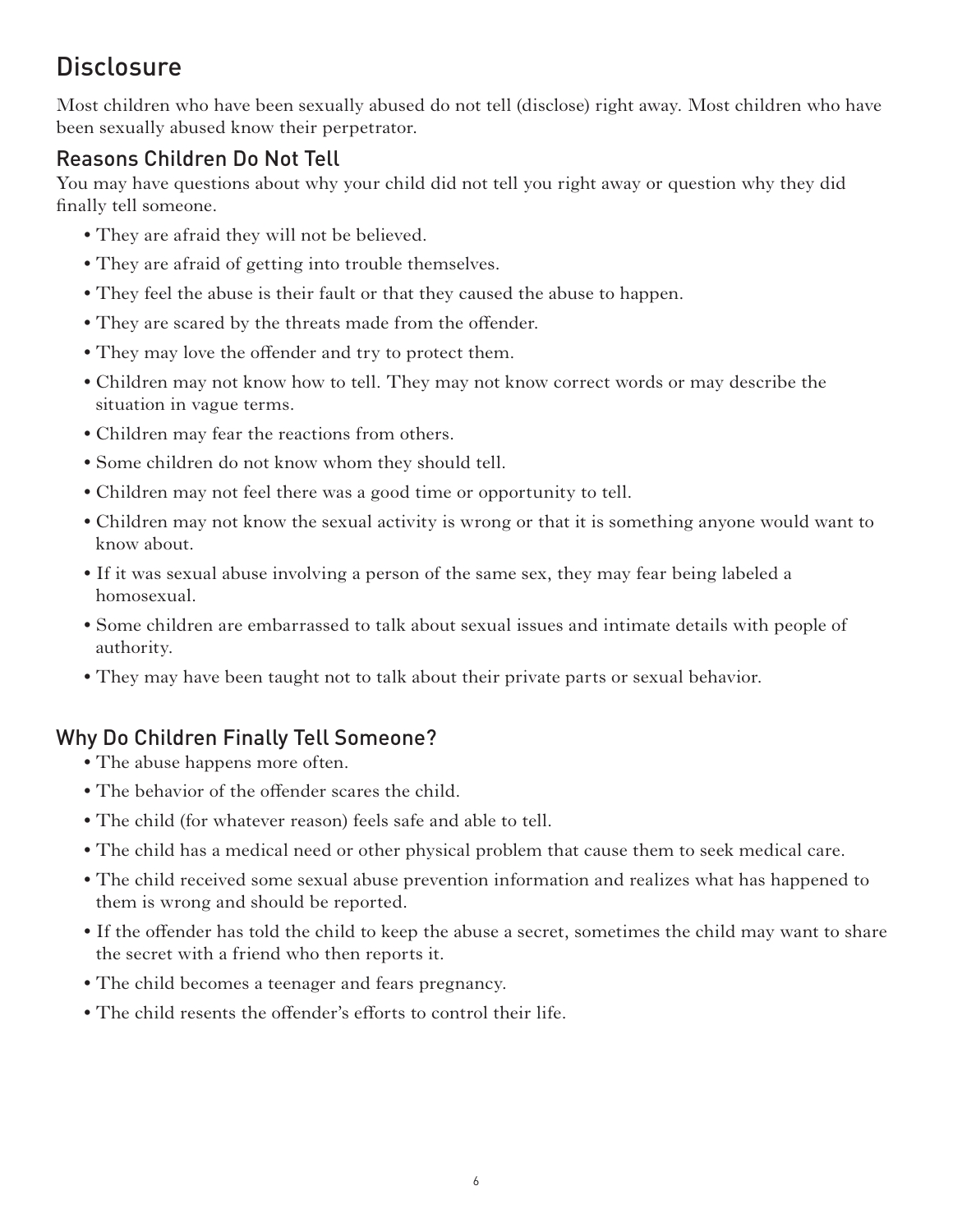## After Disclosure

Life after disclosure can be very hard for a child. Disclosure introduces a child to many new groups of people outside of the family. Some examples are law enforcement, attorneys, counselors, child protection workers, and doctors. After disclosure, a child may have new experiences like meeting with adults, talking to strangers, and being denied from seeing a person they may love and miss.

Children who have experienced abuse often feel different from other children. They may feel "damaged" or "ruined" by the abuse and may think that others can see this damage. Adults may cause these feelings by treating the children differently after disclosure.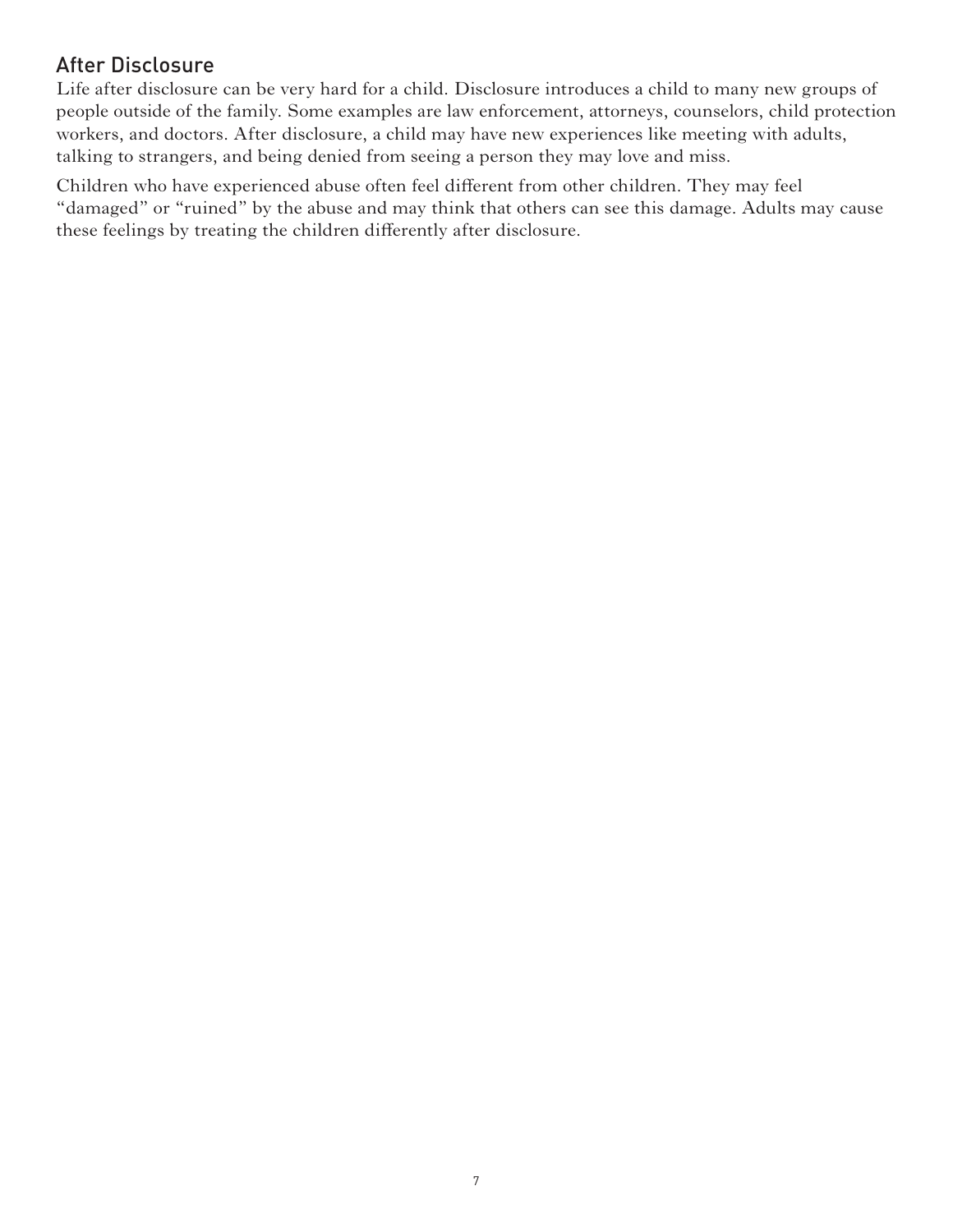# Caregiver's Responses

The report of child abuse does not only affect the child reporting the abuse. When abuse is reported, parents or caregivers of the child may feel many different emotions. This is normal. Report of abuse can affect your life in many ways, and it takes time to adjust. The following are some of the common thoughts and feelings of parents or caregivers. You can have more than one of these feelings at the same time.

#### Denial

Parents and caregivers often experience denial. You may find it hard to believe or accept that the abuse really happened. You may believe it happened, but that no real harm was done. For some people, it takes time to overcome denial and accept the realities of abuse.

#### Anger

You may feel angry at yourself for not protecting the child. You may feel angry at the offender (the person who commits an illegal, or evil act) for what he or she did. You may even feel angry at the child. Be honest about your feelings, and share them with a trusted person.

#### Helplessness

You may not know what to expect and how to feel. You may feel that things are out of your control. Some parents may fear that their children will be taken away. The Family Advocate can try and help answer any questions or worries you may have.

#### Lack of assertiveness

You may feel invisible and think there is nothing you can do to help the situation get better. We will help you learn what you can do to be an advocate for your child and yourself.

#### Shock, numbness, repulsion

You may have memories of being abused as a child. This can lead to shock, numbness, and fear for the new situation you find yourself in. You may need to seek counseling for yourself to recover from the abuse.

#### Guilt, self-blame

You may feel it is all your fault. The offender is responsible for the abuse, **not you**. The best thing you can do is support your child. Learn all you can to help make things better. Reading this handbook is a good first step.

#### Hurt and betrayal

It is normal to feel hurt from the loss of your child's innocence. You also may have lost a spouse or partner if that person was the offender. You may even have lost friends. It is very important to take time to grieve for these losses.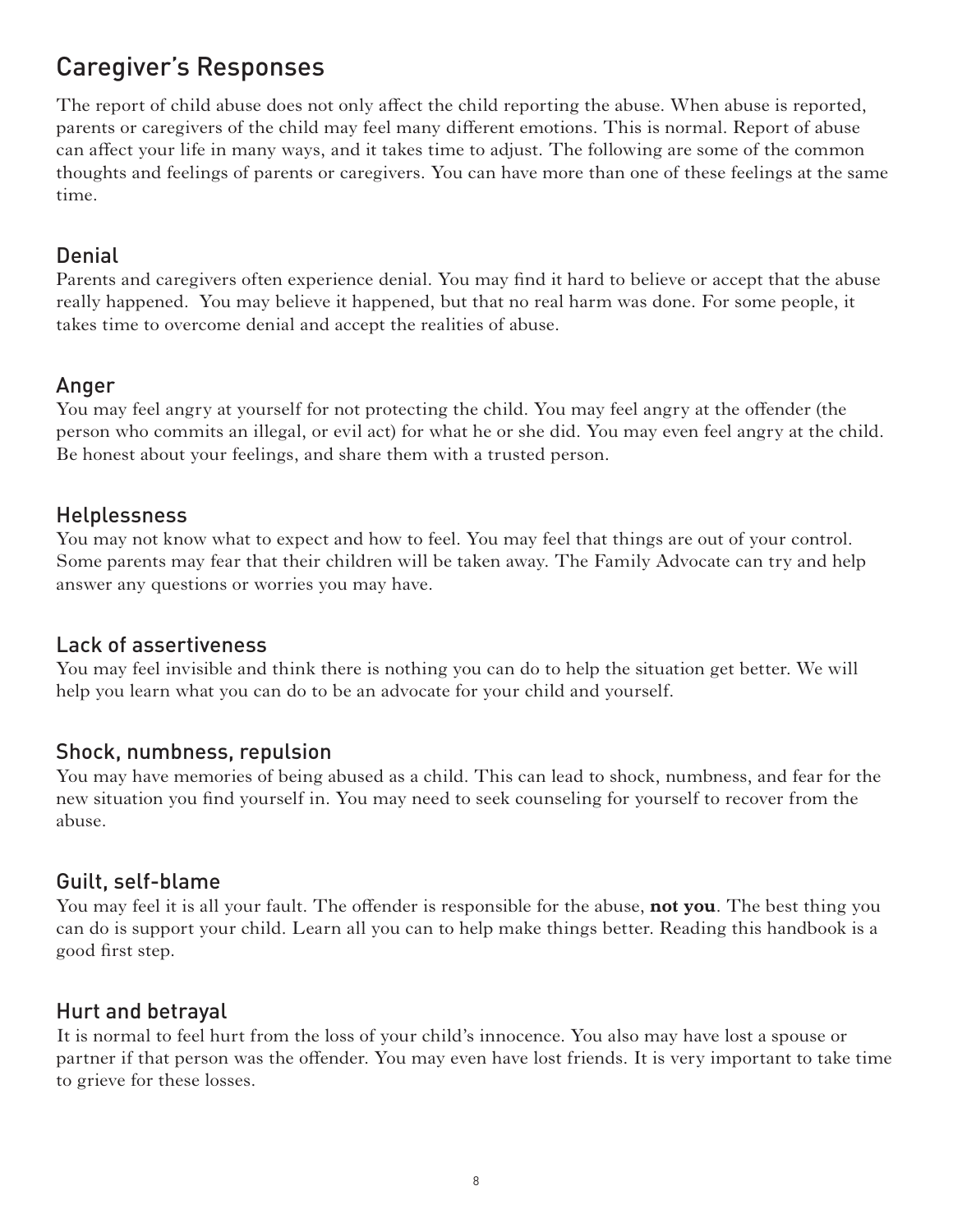#### Concern about money

You may be worried about finances because of lost income. The Family Advocate can help you with community resources that may help you and your family.

#### Fear of violence

You may fear the offender will try to harm you or your children. If so, **call 911** or the community center for domestic violence.

## Fear of drug or alcohol abuse

You may be afraid that you or the offender will abuse drugs or alcohol because of the stress. If you had an addiction to drugs or alcohol in the past, you may fear that you will return to the addiction. If you need help, call a treatment center in your community.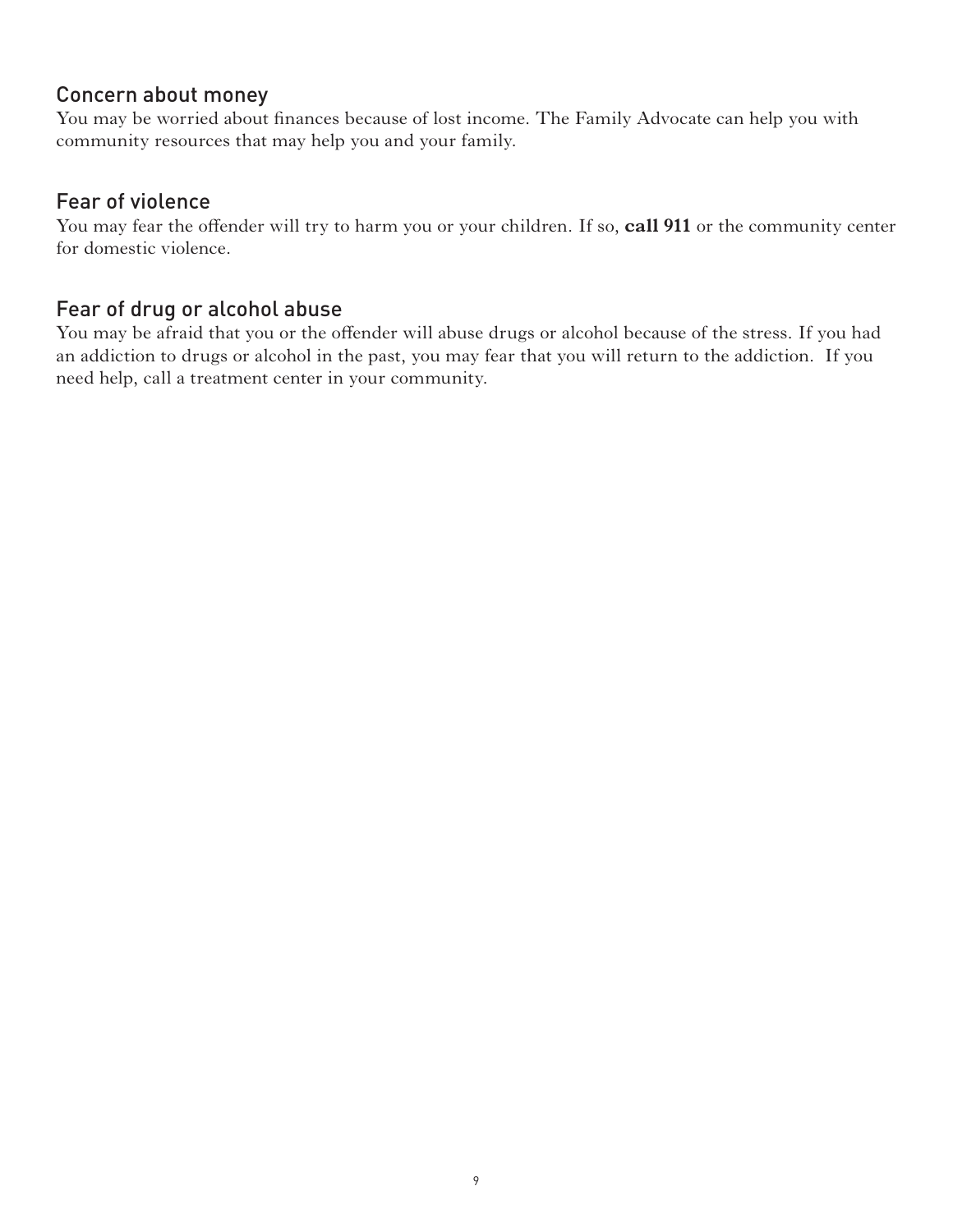# How Might My Child Be Affected by the Abuse?

All children react differently to the abuse. The responses depend on:

- Child's age
- Extent of abuse
- Support from others
- Child's relationship to the offender

Changes may occur in your child's behavior. You may not always be able to see these changes. Your child may not show outward signs now, but there may be a time later when behavior might change. At that time, it is important to get support. The **most** important factor affecting your child's recovery is the level of support they receive from you.

#### **Your child may:**

- Believe they have changed on the outside that people can see
- Display poor body image
- Express concern about growing up to be normal
- Believe they are not as good as before
- Describe themselves as ugly
- Express guilt after disclosure
- Feel they are at fault for the results of disclosure
- Have no behaviors or symptoms that you can identify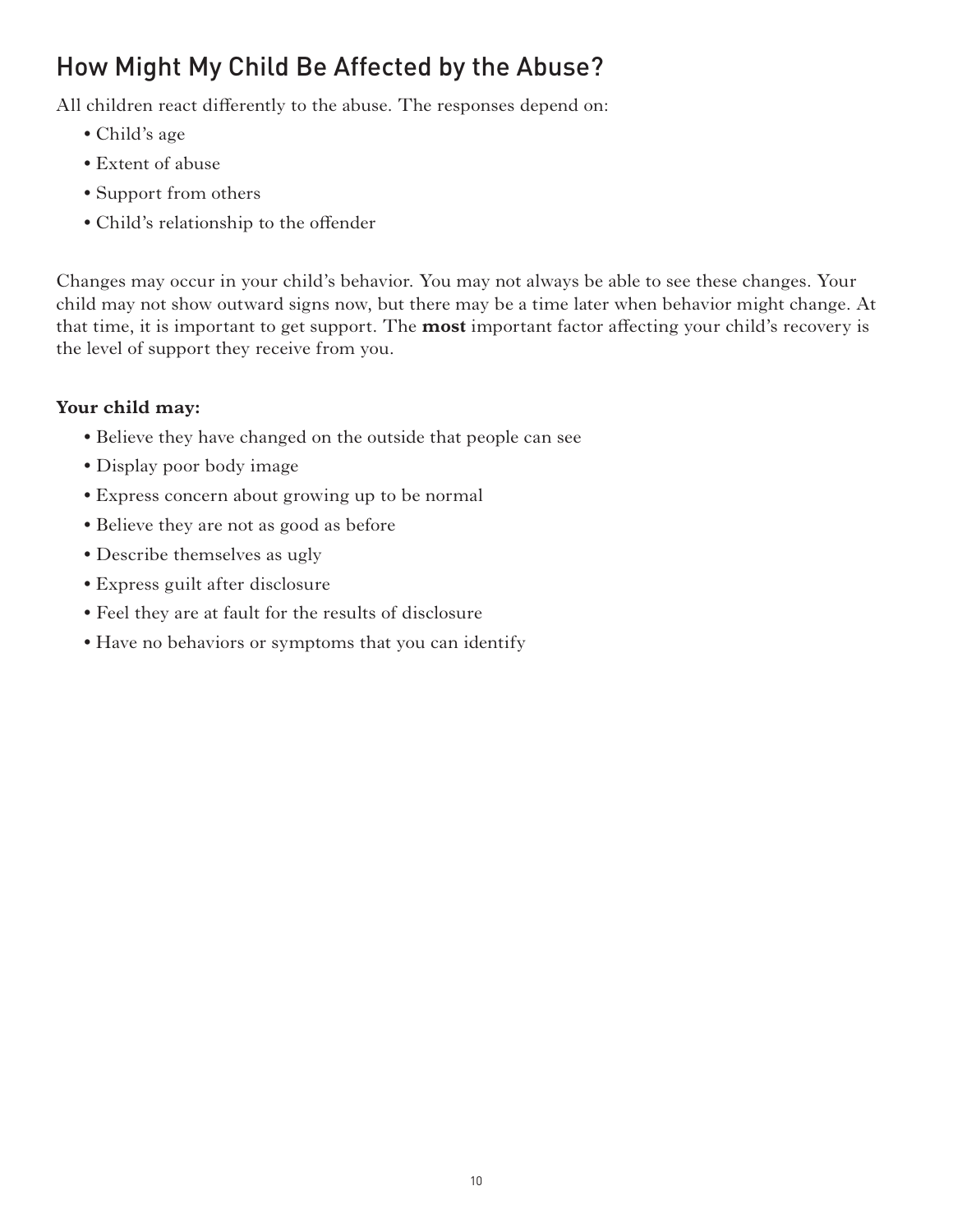# How Can I Help My Child?

The process of finding out what has happened or if anything has happened may seem overwhelming. It is important to always provide your child safety, love, and support. Make sure your child understands it is not his or her fault. Any hint or suspicion of abuse may cause strong and confusing emotions.

- Tell your child that you are proud of them for coming to the child advocacy center.
- Support your child's disclosure.
- Let your child know you are here to listen.
- Do not pressure your child to talk about their experience. Do not ask them for specific details.
- Listen and respond to your child in a way that makes them feel cared for and safe.
- Do not talk about the incident(s) in front of your child. Tell your child that you need privacy for talking with other appropriate adults.
- Let your child know it is okay to cry or be angry.
- Treat the child the same as before the disclosure.
- Any feelings or reaction is the right one for your child to have. Some children may experience feelings of relief, anger, or sadness. Other children will feel fine and want to carry on as usual.

#### **Here are some supportive things you can say to your child:**

- Thank you for telling me.
- I will help you.
- I know it is not your fault.
- I am sorry this happened to you.
- I will take care of you.
- Nothing about you made this happen.
- I am sad and angry that this happened to you, but I am not angry with you.
- I am angry at the person who did this.
- We will get through this together.

#### **Some things you can do:**

- Return to a normal routine as soon as possible.
- See that your child receives counseling as soon as possible. Hiding the problem causes more problems because it will not go away.
- Find help for yourself. You do not have to do it all on your own. Contact your child advocacy center for help.
- Seek out information and ask questions about how to help your child with the different feelings and behaviors they may have throughout the recovery process.
- Teach your child the rules of personal safety. Tell them what to do if someone tries to touch them in an uncomfortable way.
- Do not question your child about the abuse. If you do, you may jeopardize (mess up) the case in court against your child's offender. Specially trained professionals at the child advocacy center will interview your child to get the needed information without messing up the case or causing further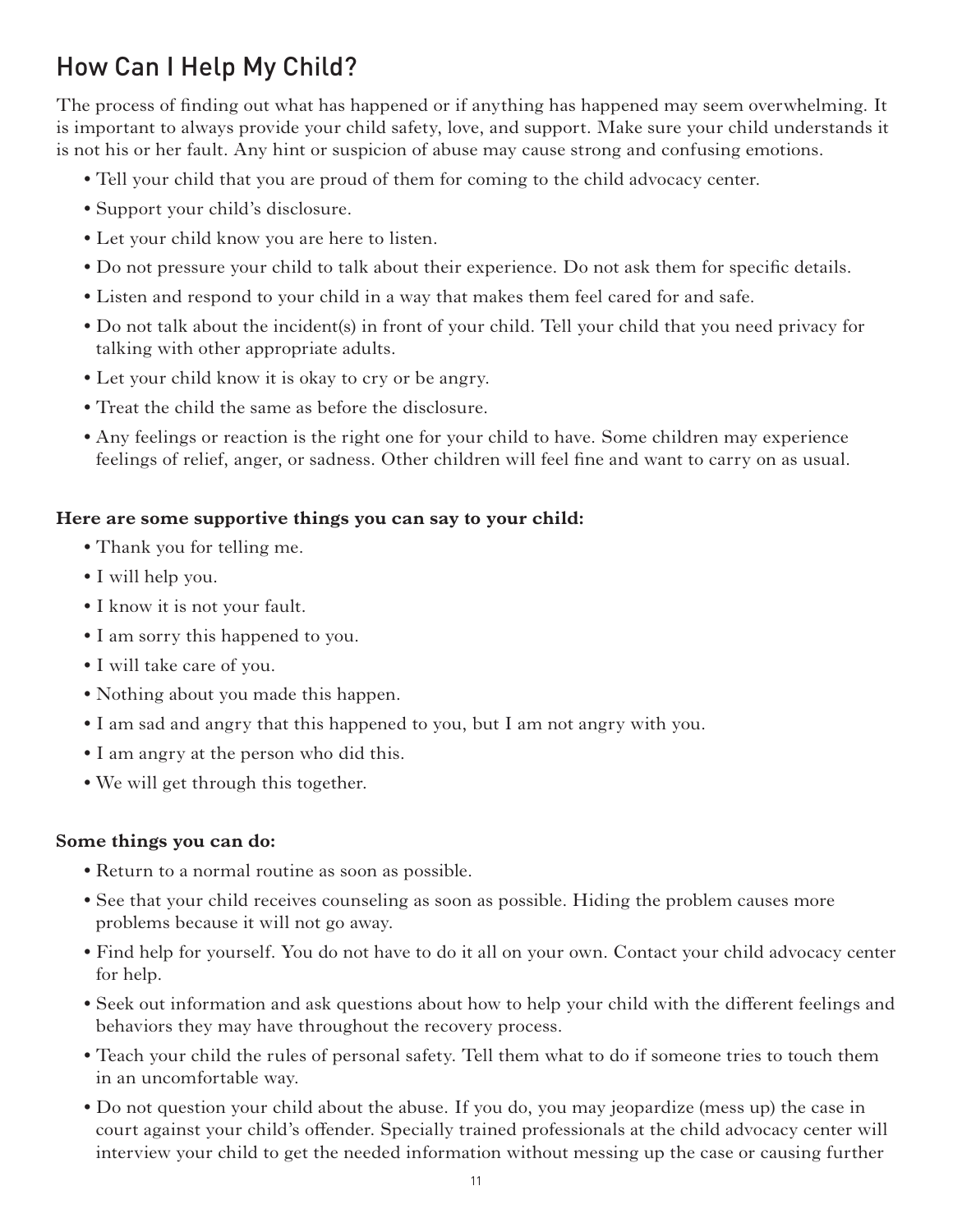trauma to your child. If your child wants to talk about the abuse, listen to your child, but do not ask more questions.

- Keep your child away from the person suspected of the abuse. This is to protect you, the suspected offender, and the child.
- Do **not** talk about the case with other victims or their families.
- **Never** coach or advise your child on how to act or what to say to professionals or investigators. This could jeopardize the case.
- Do not have contact with the suspected offender.
- Stay close, and assure your child that you will keep him or her safe. Your child may need to feel more secure.
- Remember to give attention to your other children.
- Do not make a promise you cannot keep. It is ok to say I do not know, but I will find out.

#### Ask for Help

It is okay not to have all the answers. Let others help you. This will send a positive message to your child. Others want to show you support, but they may not know how. Asking for help can allow them to show their support. There will be times when your loved ones do not have the right answers. You may need to get professional guidance. Parenting is hard and facing these issues can be difficult. There is no shame in making sure your family has help in healing from abuse.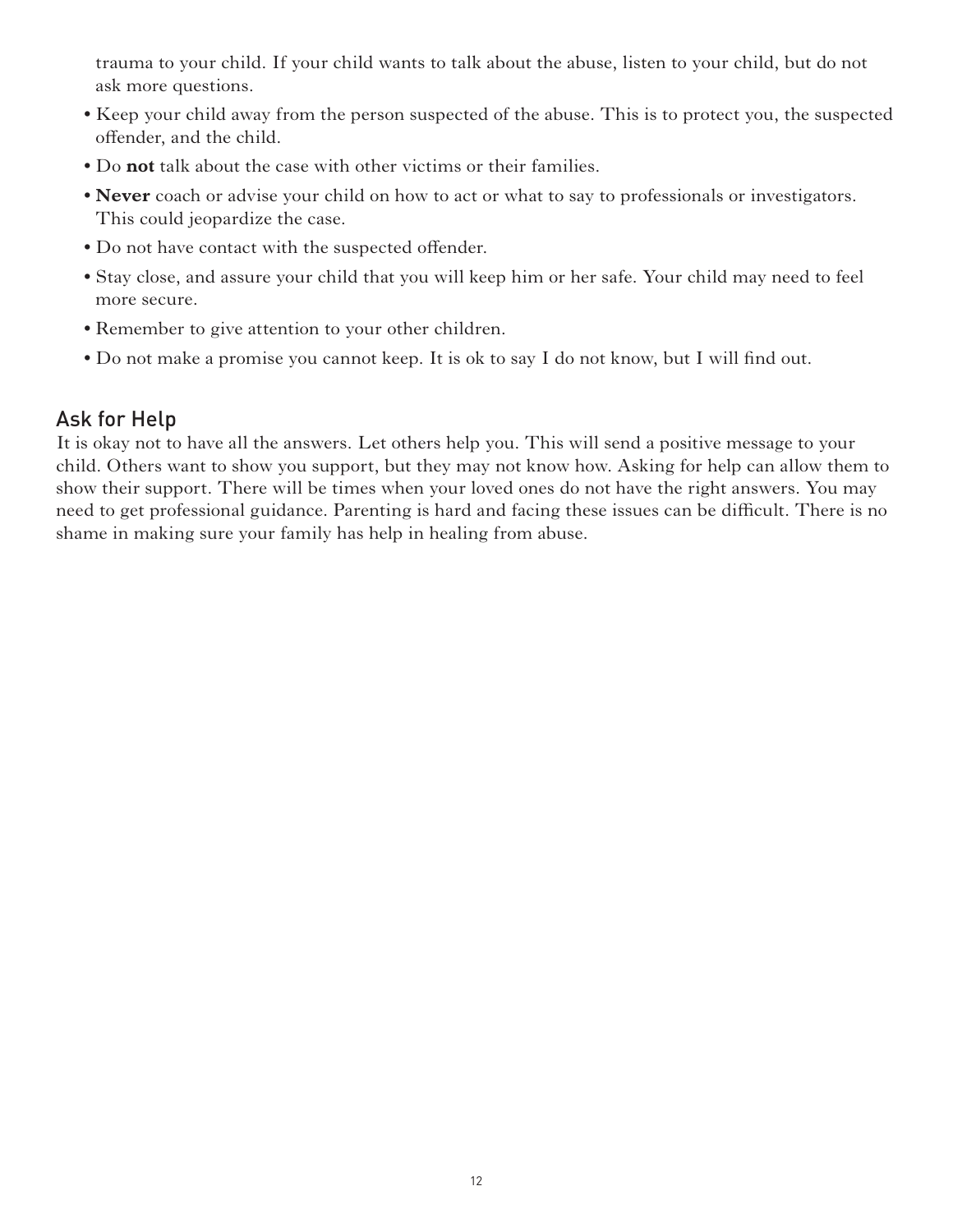# Comments You May Hear About the Abuse

Most people do not know much about abuse. Adults are the people most likely to say something to your child. Some comments you may hear include:

- What exactly happened to your child?
- Are you sure your child didn't make it up?
- Why did you not know it was happening?
- If it were my child, I'd just move away.
- Your poor child must be feeling really guilty.

# What to Say to Others

One challenge your family will face will be what to say to others about the abuse. You do not need to give anyone an explanation. It may be easier to nod as an acknowledgment of what someone says. Some ways for you or your child to respond include:

- I would rather not talk about it.
- It has been a very difficult time for all of us.
- I appreciate your concern.
- I would prefer to respect my child's privacy.
- My mom or dad told me not to talk about it now.

## Family and friends

You can decide who you will tell about the abuse. Talk to your child about which relatives or friends you plan to talk to about the abuse. Let your child have some choice about who is told. Your child may feel embarrassed or responsible. Let your child know the decision to not tell others is to help them, not because they did anything wrong.

Sometimes an extended family member is the first person to learn of the abuse. You may feel hurt that someone knew before you. Know that your child may have been trying to protect your feelings by telling someone else. Your child may have felt that person could tell you in a less upsetting way than he or she could.

If you are close to your family, you may want to talk with them about your child's abuse and how it has affected the family. Stressful situations can cause family members to have reactions of hysteria, horror, obvious distress, sincere concern, embarrassment, disgust, disinterest, or unnecessary questions for intimate details. Remember not to have these conversations when your child is present or close by.

If you know your family will react in a negative way, you may not want to share the information with them unless it becomes necessary. It is important to maintain your child's sense of privacy, self-control, and dignity. Be careful not to cause your child to feel shame.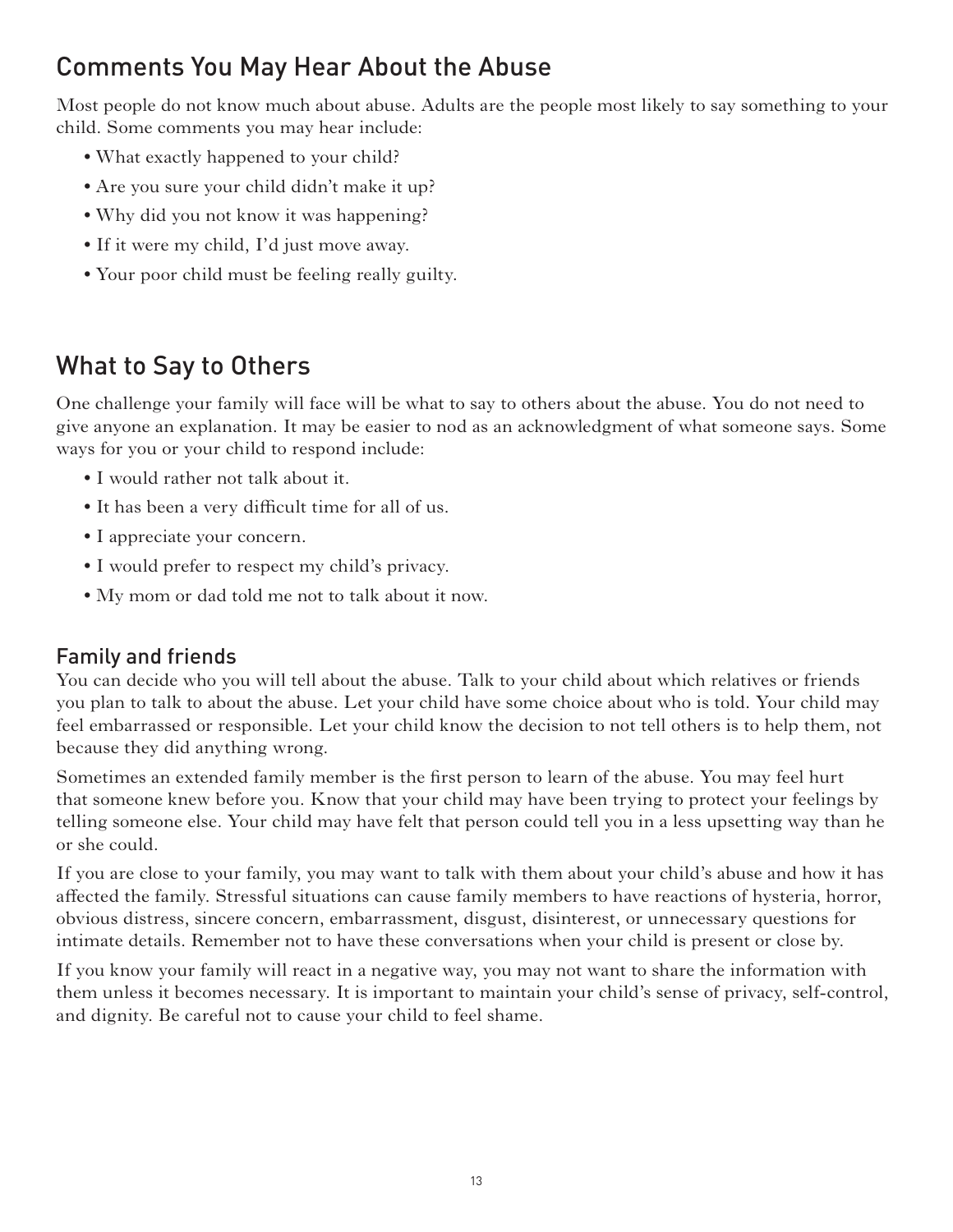# Counseling Services

#### What is counseling?

Counseling is a time for a child to meet with a trained professional. The counselor and the child will work together to establish goals for treatment and a plan to achieve the goals.

### How will it help my child?

The counseling relationship is a safe place for your child to label and express feelings and thoughts related to the abuse. The child can talk about feelings like anger, fear, and sadness. Your child will receive help to re-establish their personal boundaries. Your child will gain back their sense of selfworth, which was taken away by the abuser. Your child will learn that the abuse was not his or her fault.

#### How long will my child need counseling?

The length of time will vary. Your child's treatment plan and goals will be reviewed periodically. Your child may need to get counseling in the future when leaving home, getting married, or having a child.

#### How do I ask for counseling for my child?

You will receive information regarding counseling resources in your area. If you have any questions or need help finding a counselor, call your child advocacy center.

# Taking Care of Yourself

You are going through a very difficult time, and you may feel pressure. Helping your child can be more difficult if you have a history of abuse. The child's disclosure may bring up unresolved issues of your own. Even though you are trying to take care of other people, you **need** to take care of yourself. Your health is very important. You need to find time to do something just for you and plan to do it regularly. This may be difficult to do, but it is in the best interest or you and your child. If you need to, schedule this time in advance. This will give you time to find reliable care for your children and keep your schedule clear.

Some suggested activities to take care of yourself include the following:

- Surround yourself with supportive, trustworthy, and caring adults
- Take some time for yourself by doing something you like to do:
	- o Exercise
	- o Go to the movies
	- o Go out to dinner
	- o Take a drive
	- o Read a book
- **Seek counseling for yourself**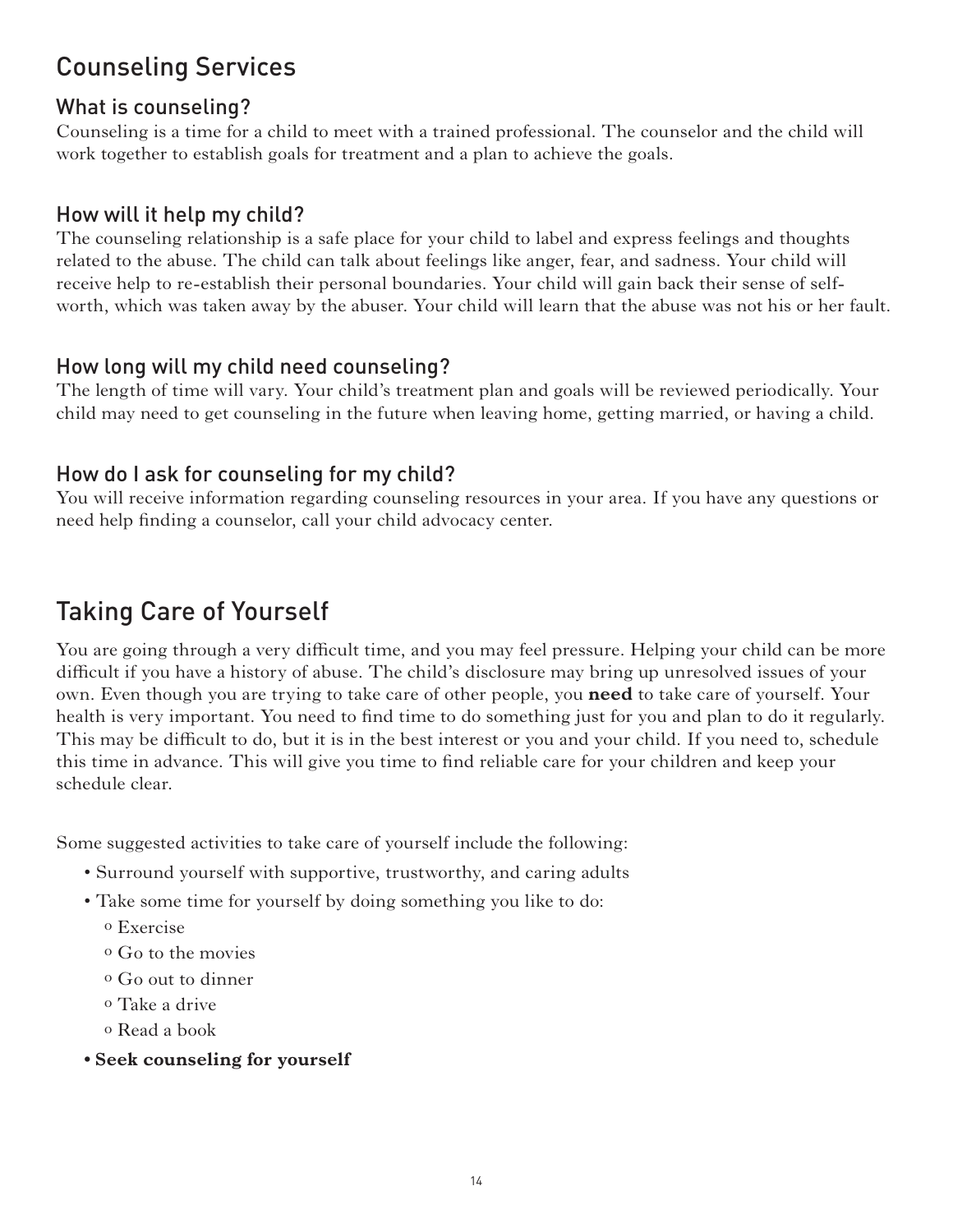## Common Terms and Abbreviations

- **AHT** Abusive Head Trauma
- **CAC** Child Advocacy Center
- **Colposcope** an instrument used to look for injury in the genital area (vagina and anus) or make sure that everything is healthy and normal
- **Colposcopy** a procedure to examine genitalia in a noninvasive manner using magnification and lighting
- **NP** Nurse Practitioner
- **PA** Physician Assistant
- **PDP** Present Danger Plan
- **SBS** Shaken Baby Syndrome another word for AHT
- **STI** Sexually Transmitted Infection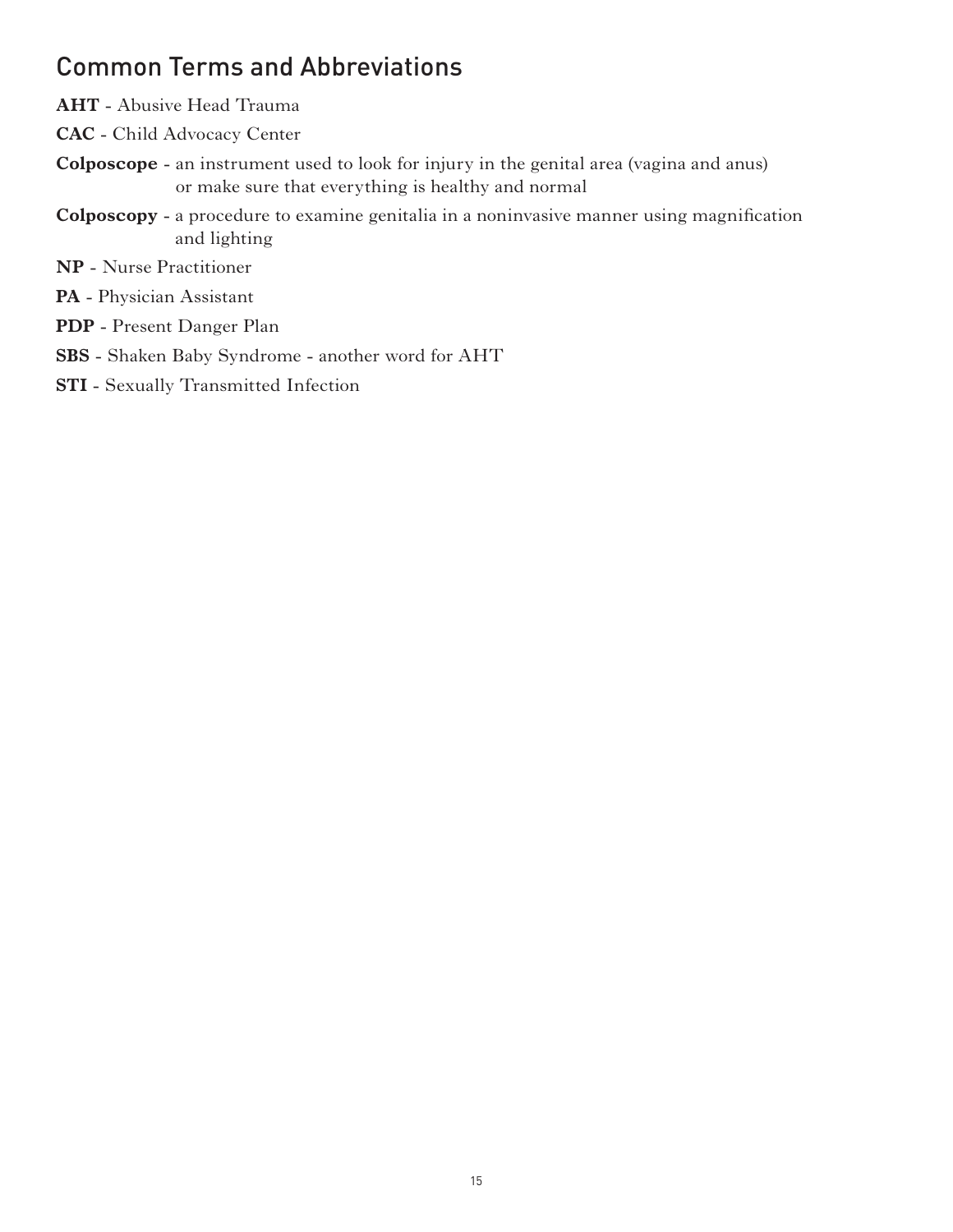| Notes |  |
|-------|--|
|       |  |
|       |  |
|       |  |
|       |  |
|       |  |
|       |  |
|       |  |
|       |  |
|       |  |
|       |  |
|       |  |
|       |  |
|       |  |
|       |  |
|       |  |
|       |  |
|       |  |
|       |  |
|       |  |
|       |  |
|       |  |